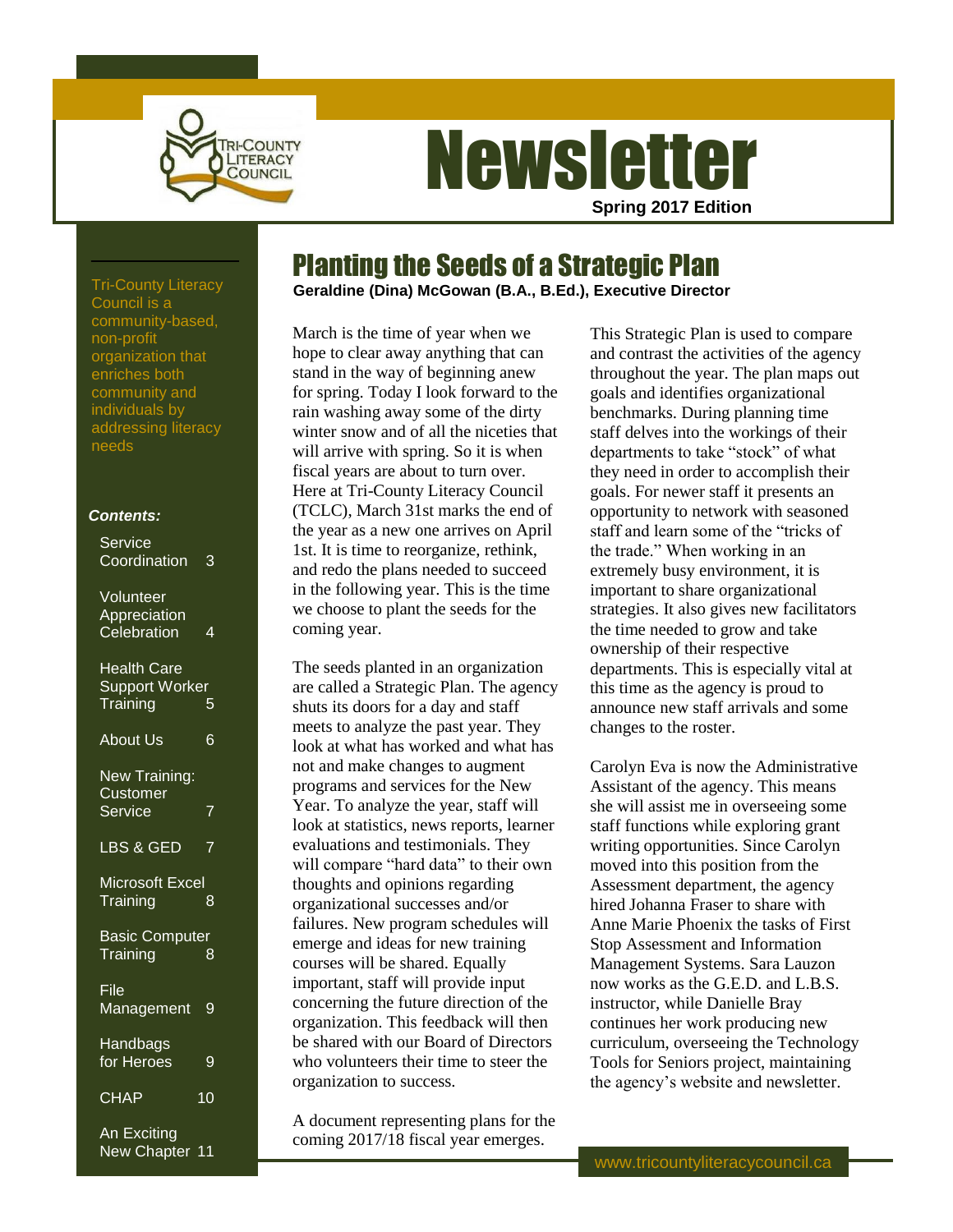# **Newsletter Page 2 of 11**



Tri-County Literacy Council offers FREE training programs (from Literacy Basic Skills to Occupational courses) in the environment that best suits your learning style and goals. We provide:

- One-on-One **Tutoring**
- Small Group Classroom

Courses are offered at various times of the year, depending on labour conditions and learner needs.

Visit our website regularly; to learn about the latest FREE courses being offered, or call 613-932-7161.

# Planting the Seeds of a Strategic Plan (Continued)

Carol Anne Maloney remains as the Coordinator of Volunteers and Ruth Laplante as our in-house Bookkeeper. It is imperative roles change as the agency evolves and takes on new responsibilities. Cross training ensures no disruption in service especially when individuals find they are in a position where they must leave. That is the case with Sayqa Akhtar.

Sayqa worked as the Coordinator of the Community Homework and After-School Program (C.H.A.P.) for the past few years. After a short leave she returned to assist in the program and she currently works with Kelsey Anderson, the newly appointed C.H.A.P. Coordinator. Sayqa will soon leave to give birth to her first child. Replacing Sayqa in this position is Eric Heward who also worked in the core program as well as C.H.A.P not so long ago. Regardless of personnel changes, the agency continues to deliver its programs and services both efficiently and effectively. There is little time to train personnel, and therefore, working with individuals who can appreciate the importance of adapting to change while learning very quickly, is imperative. Only then can an agency like Tri-County Literacy Council remain on task.

Tri-County Literacy Council is on track to achieve its goals. To date, all targets have been met and in most cases they are surpassed. **The** *first percentage in the brackets* **represents the Ministry of Advanced Education and Skills Development contractual requirements versus those attained by Tri-County Literacy Council at January 31, 2017.** This is the most recent data available to the agency. The main targets are:

- Customer Service (90% vs. 97%);
- Service Coordination (50% vs. 71%);
- Client Suitability (30% vs. 31%);
- Completions (no target set at this point, however TCLC makes 40% compared to Eastern Ontario at 16% and Ontario at 15%); and
- Number of Learners Served (90%) vs. 114% or 166 learners at January 31 of the 175 learners required by TCLC at March 31, 2017).

Each agency is provided with an Overall Service Quality Score. The provincial target of 5.90 is once again surpassed by this agency with a score of 7.12. These successes give agency members the impetus needed to be excited for the planning of a new year.

Once the New Year is mapped out I will share the plans with each of you in order you may take part in this incredible journey with all of us who are privileged to work here at the agency. For me personally, it has been an incredible 31 years and I hope there are several more to follow. Watching the agency expand, while witnessing adult learners emerge with new found independence, while others gain skills needed for employment, apprenticeship, and/or who are moving into secondary or post secondary institutions is beyond what my words can express. It is a gift like none other and it makes it easy to stay the course and plan the 2017/18 fiscal year. They say that Walt Disney had a 50 year Strategic Plan and although I cannot say I have thought that far ahead, I can tell you my head is in the clouds with many more ideas to come...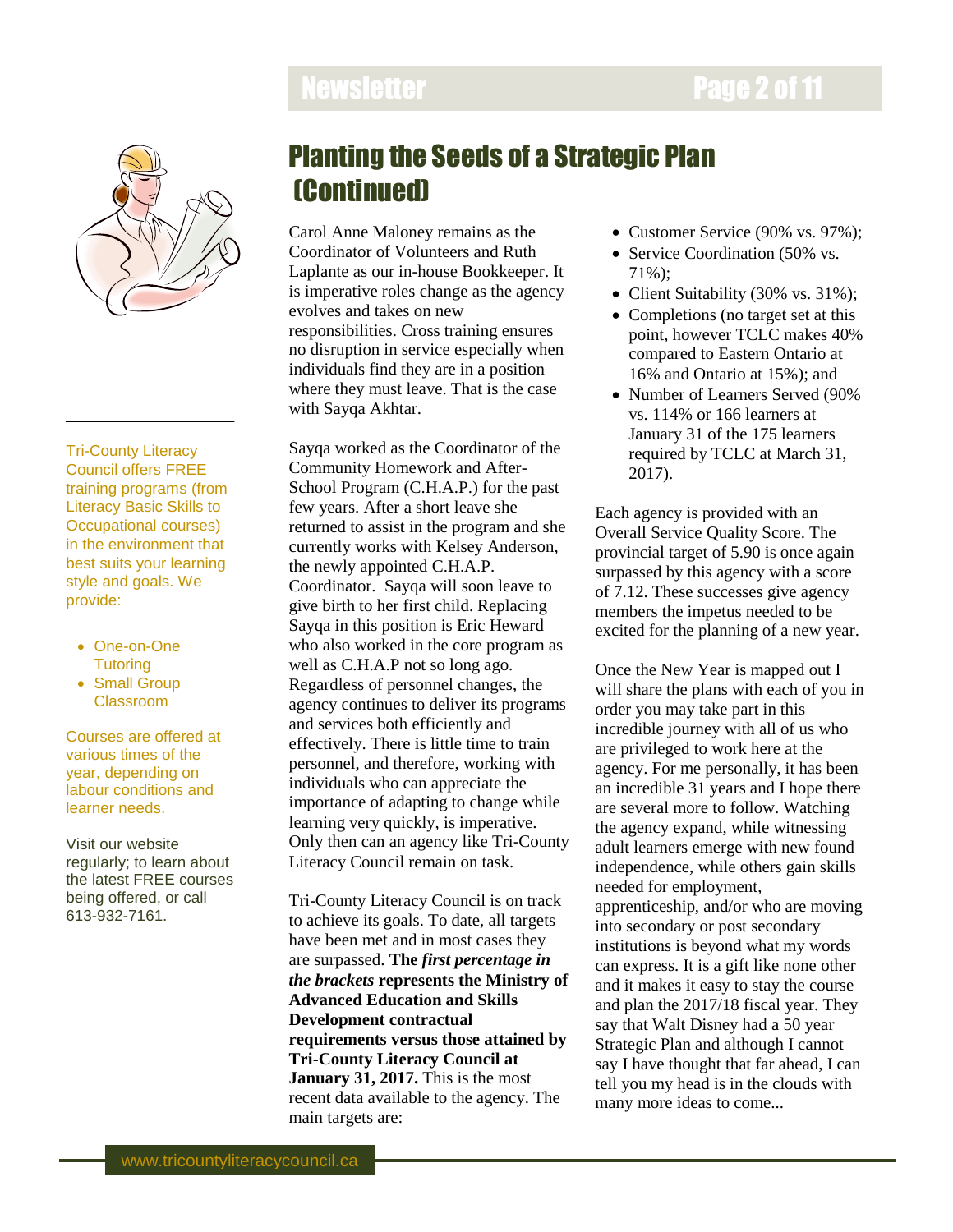## Service Coordination Overview

## **Carolyn Eva (B.A. Hons.), Administrative Assistant**

There is a great amount of work done at Tri-County Literacy Council that occurs 'behind the scenes'. Although most people recognize the high quality training we offer in Essential Skills, it may come as a surprise to learn about the other services we offer. Through the Literacy and Basic Skills program, learners access five services. Each learner receives the same five services:

- 1. Information and Referral
- 2. Assessment
- 3. Learner Plan Development
- 4. Training
- 5. Follow-Up

As part of Service Coordination, the service I'd like to highlight is Information and Referral. This service ensures that information about TCLC's training opportunities is available to current learners, potential clients, volunteers, other interested individuals, and referring community organizations. TCLC staff must continuously promote the agency's programs within the community and evaluate the effectiveness of the agency's outreach strategy and activities, as well as revise these strategies accordingly. Some of the ways we do this is by advertising on our digital sign, website, Facebook, Twitter, media, posters, and email. The purpose of this service is to ensure community agencies and the general public are aware of the new and exciting (free) training opportunities at the agency.

The other side to this service is the Referral process. Agency staff coordinates with other community agencies to integrate services and to provide learners with supported access to other services that help them achieve their goals. These referrals can include supports such as employment services, mental health/counselling services, housing services and financial services. TCLC is responsible for tracking, reporting, and analysing all information and referral activity. In order to do this effectively, the agency has recently created a formal Referral Protocol to guide the agency's referrals to other programs and community services. This protocol relates to all potential referrals that TCLC staff might make on behalf of a learner while registered in our programs.

Service Coordination is measured by the Ministry of Advanced Education and Skills Development. It is a measure of how the service provider supports access to and from other education, training and community services, and how this is effectively incorporated into a learner's plan.



Essential Skills are the skills people need for work, learning, and life. They provide the foundation for learning all other skills and are the cornerstone of lifelong learning.

There are 9 Essential Skills:

- 1. Reading
- 2. Writing
- 3. Numeracy
- 4. Oral **Communication**
- 5. Working with **Others**
- 6. Thinking
- 7. Document Use
- 8. Computer Use
- 9. Continuous Learning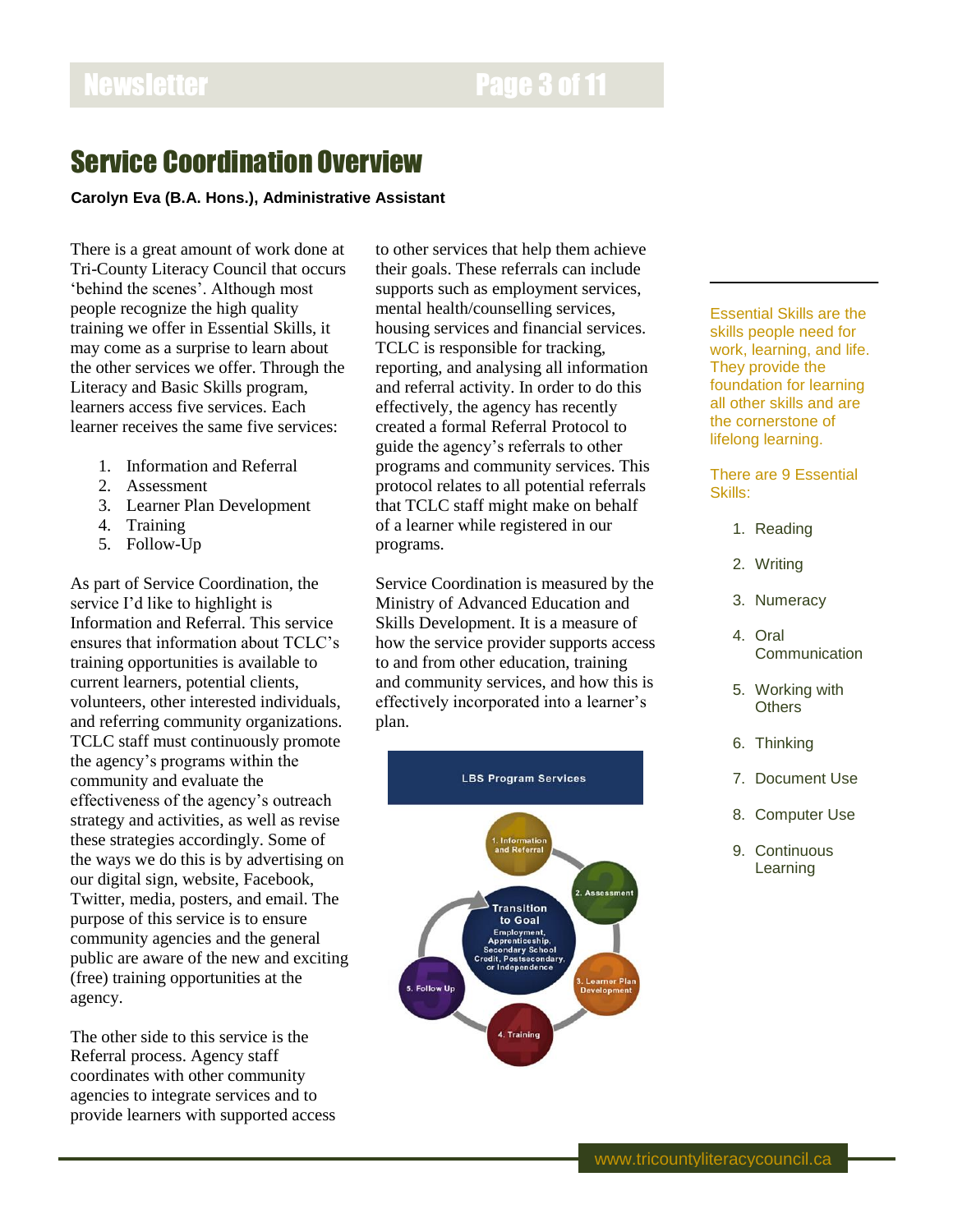# Newsletter **Page 4 of 11**

# Service Coordination Overview (Continued)

**TRI-COUNTY LITERACY COUNCIL** IS PROUD TO BE EXCEEDING ITS **SERVICE COORDINATION TARGET** OF 50%, BY SCORING 68% ON **RECENT REPORTS!** 

This indicates that other agencies recognize the value of our services and are making referrals into our programs

and that agency staff are coordinating efforts with other community agencies to ensure our learners are accessing all the services that could support them in reaching their goals. This is how Tri-County Literacy Council is participating in Service Coordination to the benefit of our community.

## Volunteer Appreciation Celebration

## **Carol Anne Maloney (B.A.Sc.), Coordinator of Volunteers**

Tri-County Literacy Council is fortunate to have so many volunteers helping out in a variety of roles. **Each volunteer makes a significant contribution, allowing the agency to excel in our community.** 

Overall, Canadians continue to rise up to the challenge when it comes to volunteering, as 12.7 million (44%) Canadians volunteered in 2013 *(Source: Volunteer in Canada, 2004-2013 report).* Additionally, 82% of Canadians volunteer informally, meaning they help people directly, without the involvement of an organization or group. This is almost double the formal volunteer rate. It may be shovelling a neighbour's driveway, driving a senior to a medical appointment, or providing baked goods to a shut-in.

The single biggest motivator in volunteering is to make a positive contribution to the community. Another 77% of volunteers want to use their skills and experience, while only 23% of individuals choose to volunteer to improve job prospects. Approximately half of Canadian volunteers consider volunteering to be a great way to network and meet people.

The non-profit sector has long anticipated the retirement of the large baby boom cohort would result in an influx of volunteers, but this has not happened. In the past, retirees used to volunteer to fill their time, but now many are choosing to travel, spending fewer, regular hours volunteering. There is a large group of individuals who want to use their skills, work in an episodic way and not make a multi-year commitment. Presently, 37% of Canadian volunteer activities are episodic, meaning occurring one to four times a year. Episodic volunteers give an average of 36 hours per year. People want the opportunity to share their passions and skills, and have a meaningful, rewarding experience. *(Source: The changing face of volunteering in Canada written by Susan Fish and The Canadian volunteer landscape by Volunteer Canada).*

Tri-County Literacy Council is grateful for its many volunteers. To honour our volunteers, we will be holding a Volunteer Appreciation celebration on May 25, 2017 at 6:30 p.m. Please join this important event.

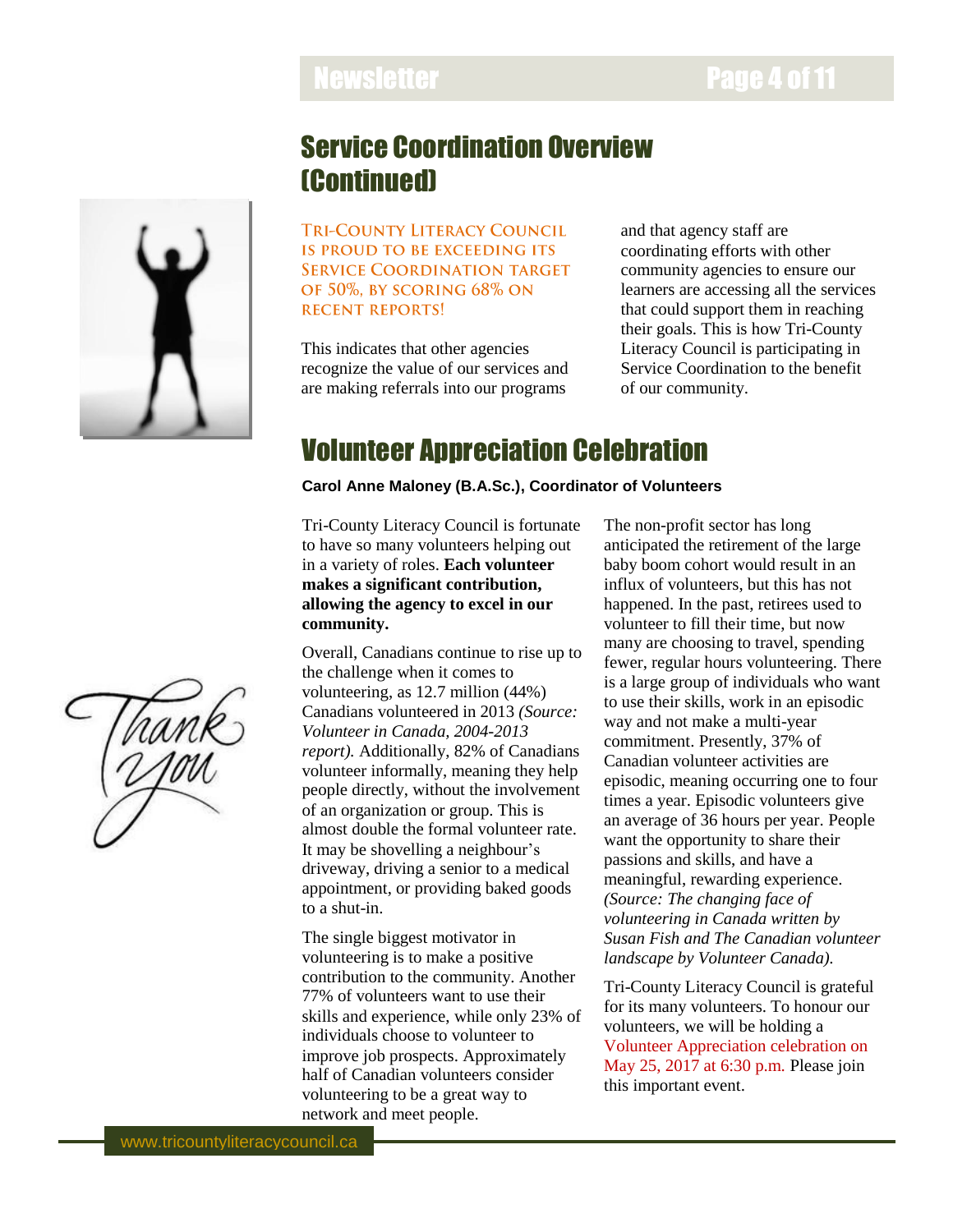# Health Care Support Worker Training

**Carol Anne Maloney (B.A.Sc.), Coordinator of Volunteers**

Recently, I had the honor of facilitating the Health Care Support Worker training. During this 7 week program, students completed workbook exercises, developed an indepth research assignment on a health issue of their choice, and met interesting guest speakers.

Angele D'Alessio from the Canadian Mental Health Association provided students with an overview of mental health disorders. A client associated with this agency spoke of his experience of living with a bipolar disorder.

Sandra Deschamps of the Eastern Ontario Health Unit presented the various ways falls can be prevented. Falls are the leading cause of both fatal and nonfatal injuries of people aged 65 plus.

Registered Dietitian, Stephanie Cyr, spoke on the major food groups, and how to read food labels to determine sodium, fat, and sugar content.

Nancy Galloway of Carefor Health and Community Services made students aware of the prevalence of elder abuse

in our community.

Josée Lefebvre from the Alzheimer's Society shared the challenges that people living with this disease have.

As part of the program, students also had the opportunity of touring the Glen-Stor-Dun Lodge.

Sixteen learners graduated this training on December 15, 2017. I wish all students the best in their future endeavours.



## **Sponsor a Book**

If you would like us to purchase a book or a resource in memory of someone, or as a special gift like a birthday or retirement, we will place a nameplate in the book. It will read that you donated it and include the name of your chosen person.

The book will be placed in our Lending Library.

As well as, giving a gift to your friend, you will be giving the gift of literacy to a learner.



**Health Care Support Worker graduates (Essential Skills training)**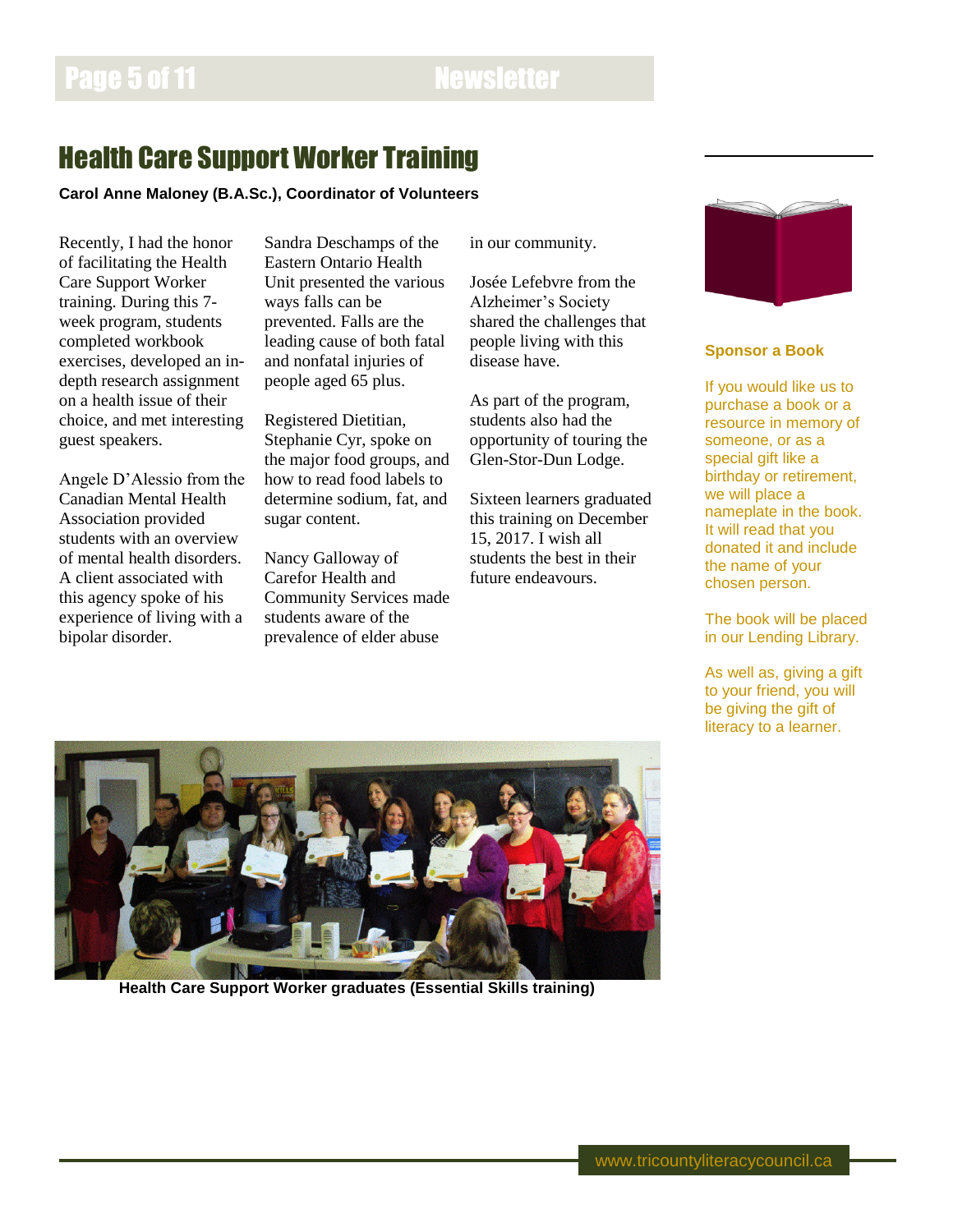## Newsletter **Newsletter Page 6 of 11**

# About Us

**Danielle Bray (Cert. Hons., e-Business Web Developer), Business Development Coordinator**



Tri-County Literacy Council, 101 Second Street West, Cornwall, specializes in addressing adult literacy needs. Programs include:

- Literacy & Basic Skills (L.B.S.) upgrading;
- General Education Development (G.E.D.) Preparation;
- Apprenticeship Preparation;
- Basic Computer training;
- Occupational training for entrylevel positions; and a
- Community Homework & Afterschool Program (C.H.A.P.).

Training is based on the nine Essential Skills identified by the Government of Canada as being necessary for success at work and in daily life. The nine Essential Skills are:

- 1. Reading
- 2. Writing
- 3. Numeracy
- 4. Oral Communication
- 5. Working with Others
- 6. Thinking Skills
- 7. Document Use
- 8. Computer Use
- 9. Continuous Learning

We offer a small group classroom and one-on-one tutoring.

All of our programs and services are free of charge (including literacy assessments).

Training supports may be available.

We invite you to follow us online at [www.tricountyliteracycouncil.ca](http://www.tricountyliteracycouncil.ca/) to receive instant notification of upcoming free courses and news.

This *Employment Ontario* service is funded by the Ontario government.

Tri-County Literacy Council also thanks the following funders for their muchneeded contribution:

- United Way
- City of Cornwall
- Cornwall Sunrise Rotary Club
- MacMillan's Convenience
- RBC After-school Project

We also thank our many volunteers who greatly enhance programs and services by generously giving of their skills, talents, encouragement and time.

For more information, call Tri-County Literacy Council at 613-932-7161.

## **Tri-County Literacy Council Staff**

Dina McGowan, Executive Director

Carolyn Eva, Administrative Assistant

Anne Marie Phoenix, **Information** Management System Coordinator

Carol Anne Maloney, Coordinator of Volunteers

Danielle Bray, Business Development **Coordinator** 

Johanna Fraser Literacy Assessor

Sara Lauzon, Essential Skills **Instructor** 

Ruth Laplante, Bookkeeper

Sayqa Akhtar, CHAP Coordinator

Kelsey Anderson, CHAP Facilitator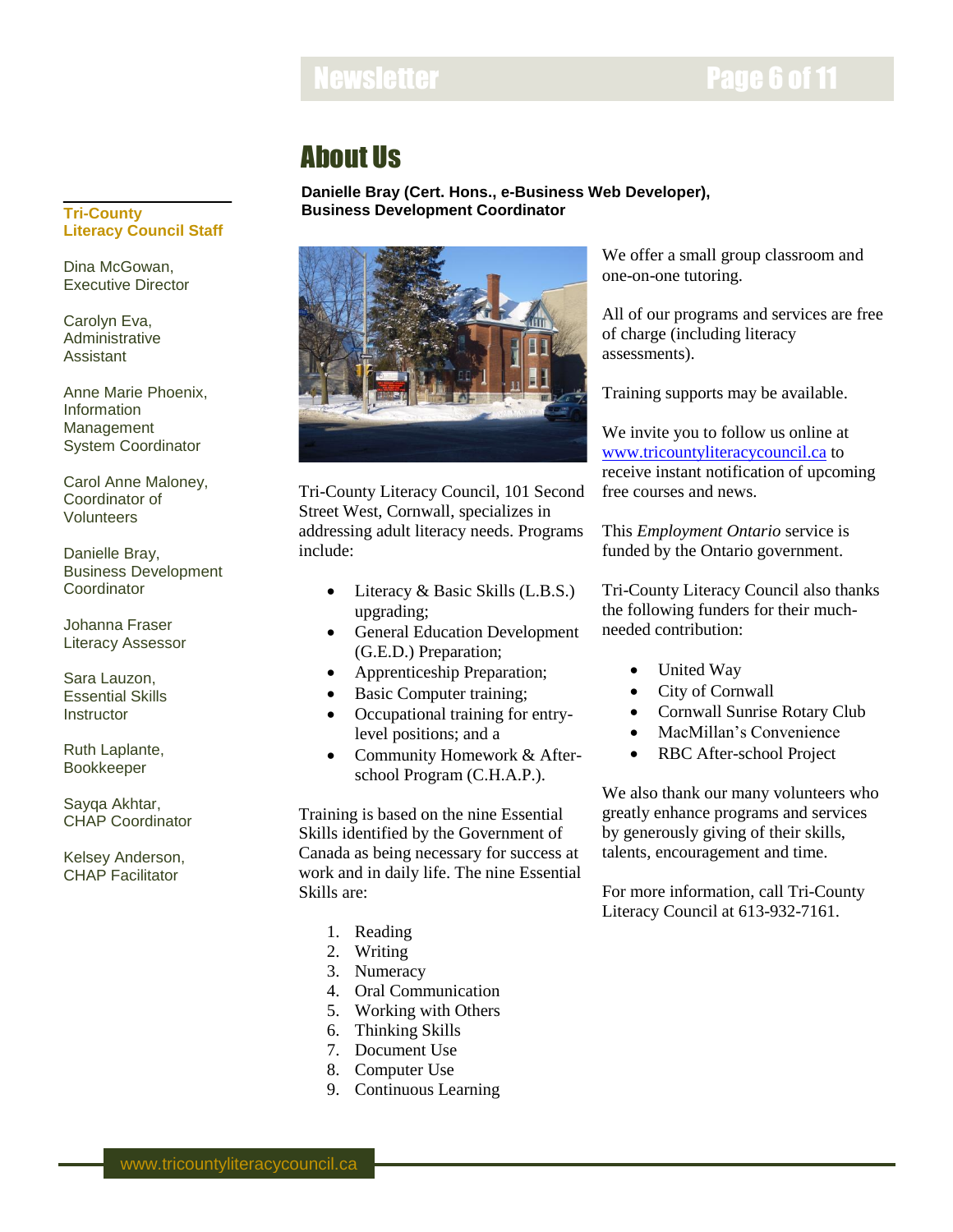# Page 7 of 11 Newsletter

## New training: Customer Service

**Danielle Bray (Cert. Hons., e-Business Web Developer),**



**Business Development Coordinator**

Tri-County Literacy Council is happy to offer a new training opportunity to SD&G adults: Customer Service.

In today's highly competitive global market, no business can afford to lose customers. The quality of Customer Service employees provide affects whether customers return and the business makes money long term.

In this program we will be exploring the basics of providing excellent Customer Service, based on Essential Skills, for the following popular entry-level employment positions:

- Retail Associate;
- Food Counter Attendant & Kitchen Helper; and
- Call Centre Representative.

Whether you are new to your service role, looking for a job as a service provider or need a refresher in the basics of exceptional service, this course will be helpful. Participants also benefit from role playing, meeting industry guest speakers and site visits.

This free 8-week course starts Tuesday, April 18, 2017. Class runs Monday to Thursday. For more information or to apply, call 613-932-7161. Seating is limited.

# L.B.S. Upgrading and G.E.D. Preparation

**Sara Lauzon (Dipl. Arts & Science, B.A. History), Essential Skills Instructor**

It has been an exciting winter for the Literacy and Basic Skills (L.B.S.) and General Education Development (G.E.D.) Preparation learners.

The students have been working extremely hard to prepare for their G.E.D. testing in order to obtain their high school equivalency. All students work at different levels, and at their own pace. However, many students are at a similar math and writing level. Because of this, we have been majorly focussing on algebra, as well as paragraph and essay writing.



I am extremely proud of all of my students and I can't wait to celebrate each of their successes.

Congratulations on working so hard this winter! You are all doing fantastic and I love seeing your constant improvement!

### Customer Service Quality Statements

## Tri-County Literacy Council



**WE HELP ADULTS**

- 1. Our literacy agency fosters a culture of Customer Service
- 2. Our literacy agency provides a learnercentered, quality learning environment
- 3. Our literacy agency provides initial and ongoing support to learners
- 4. Our literacy agency honours the privacy of its customers
- 5. Our literacy agency values respect, inclusion and accessibility
- 6. Our literacy agency knows who its key customers are and actively solicits their feedback
- 7. Our literacy agency seeks to regularly improve its Customer Service practices
- 8. Our literacy agency has a formal customer complaint and resolution process and encourages customers' compliments
- 9. Our literacy agency is actively involved in the community to ensure effective referrals and service coordination
- 10.Our literacy agency has effective communication practices that reflect its commitment to excellent Customer **Service**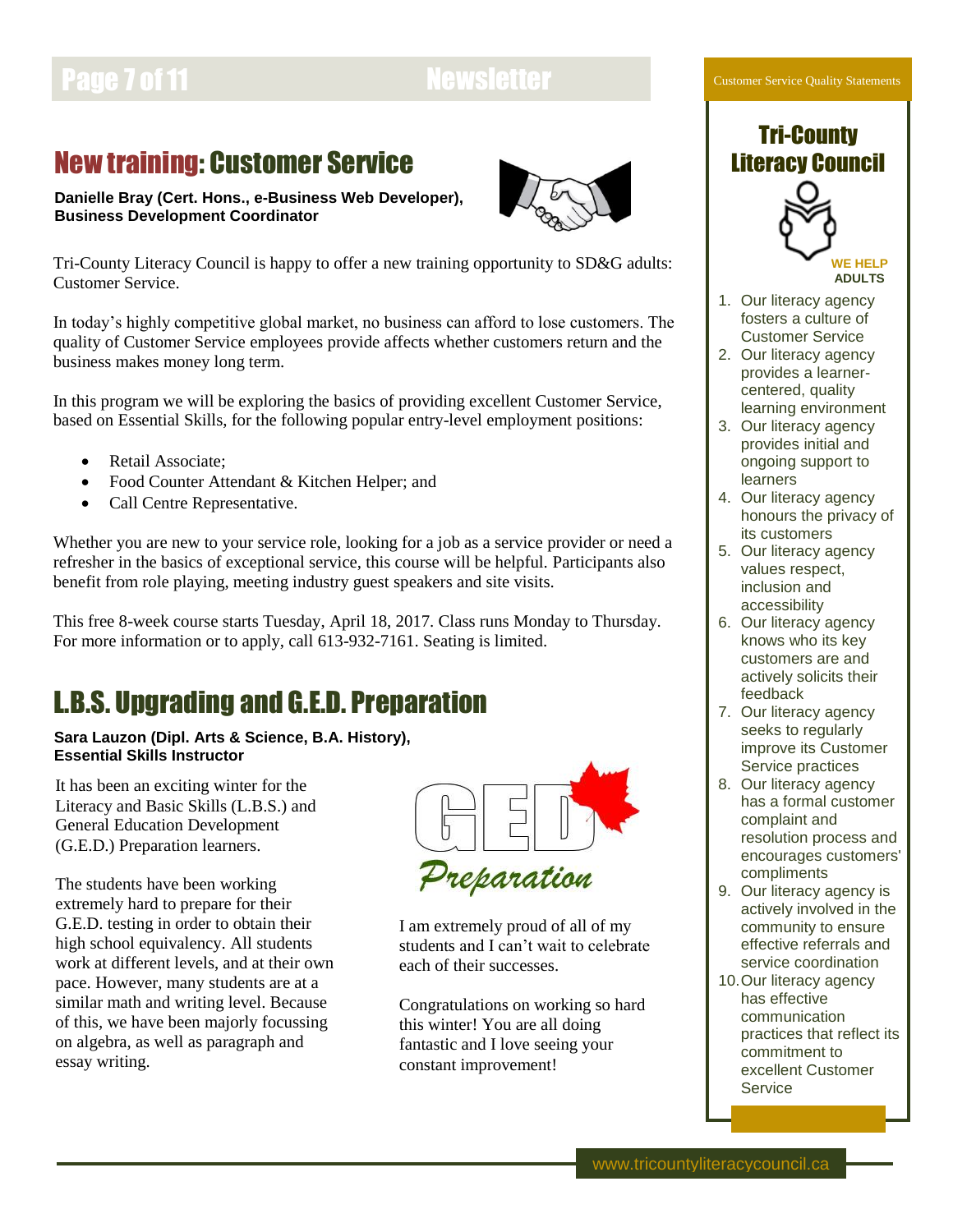# Newsletter **Page 8 of 11**

## **Our Mandate**

Tri-County (Stormont, Dundas & Glengarry) Literacy Council is a community-based, non-profit organization. Our mandate is to enrich both our community and individuals by addressing literacy needs. To do this, we assess learners, help them set goals and provide necessary help in reading, writing, basic math, and computer skills. We recruit volunteers from the community to assist learners in meeting their personal, employment and social goals. This method of instruction can be one-on-one with a tutor, or in a small group. Our services are easily accessible and designed for ongoing growth and expansion. **Documenting** learning outcomes monitors progress.

## Microsoft Excel Training

### **Sara Lauzon (Dipl. Arts & Science, B.A. History), Essential Skills Instructor**

On February 16th, learners of the Microsoft Excel training program received their well-earned certificate.

In this 5-week training program, students learned basic tasks, in order to upgrade their skills for employment. Course topics included:

- Computer Basics Review
- Introduction to MS Excel
- Creating a Budget
- Formulas
- Resume Writing
- Practice Interview
- And more

Participants also benefited from a site visit to community partner Job Zone which enabled them to become familiar with this agency's valuable services. A Contact North guest speaker also spoke to the class about online learning opportunities, should students wish to further their education. It was a pleasure to teach such a motivated and dedicated group!



**Microsoft Excel graduates**

## Basic Computer Training

**Anne Marie Phoenix (Dipl. Bus.Tech./IMS, Cert. Teacher of Adults), Information Management System Coordinator**

Computer use is listed as one of the government's nine Essential Skills necessary for success at work and in daily life.

Technology is everywhere. More and more, we are being asked to use technology in our daily lives. On a regular basis one might use an Automated Teller Machine (ATM), pay for parking at a lot terminal, or place a food order at an in-restaurant kiosk. More and more, we are being asked to email or perform online transactions via the Internet. Sometimes, one might feel as though one is being left behind when it comes to technology.

For those who are not comfortable with computer use, a (work-related) Basic Computer class will be starting in March. The course will focus on the following basics:

- Parts of the Computer
- Using a Mouse and Keyboarding
- Understanding the Desktop
- Creating Folders and Saving Files
- Browsing the World Wide Web
- Email

For more information or to register, call 613-932-7161. Space is limited.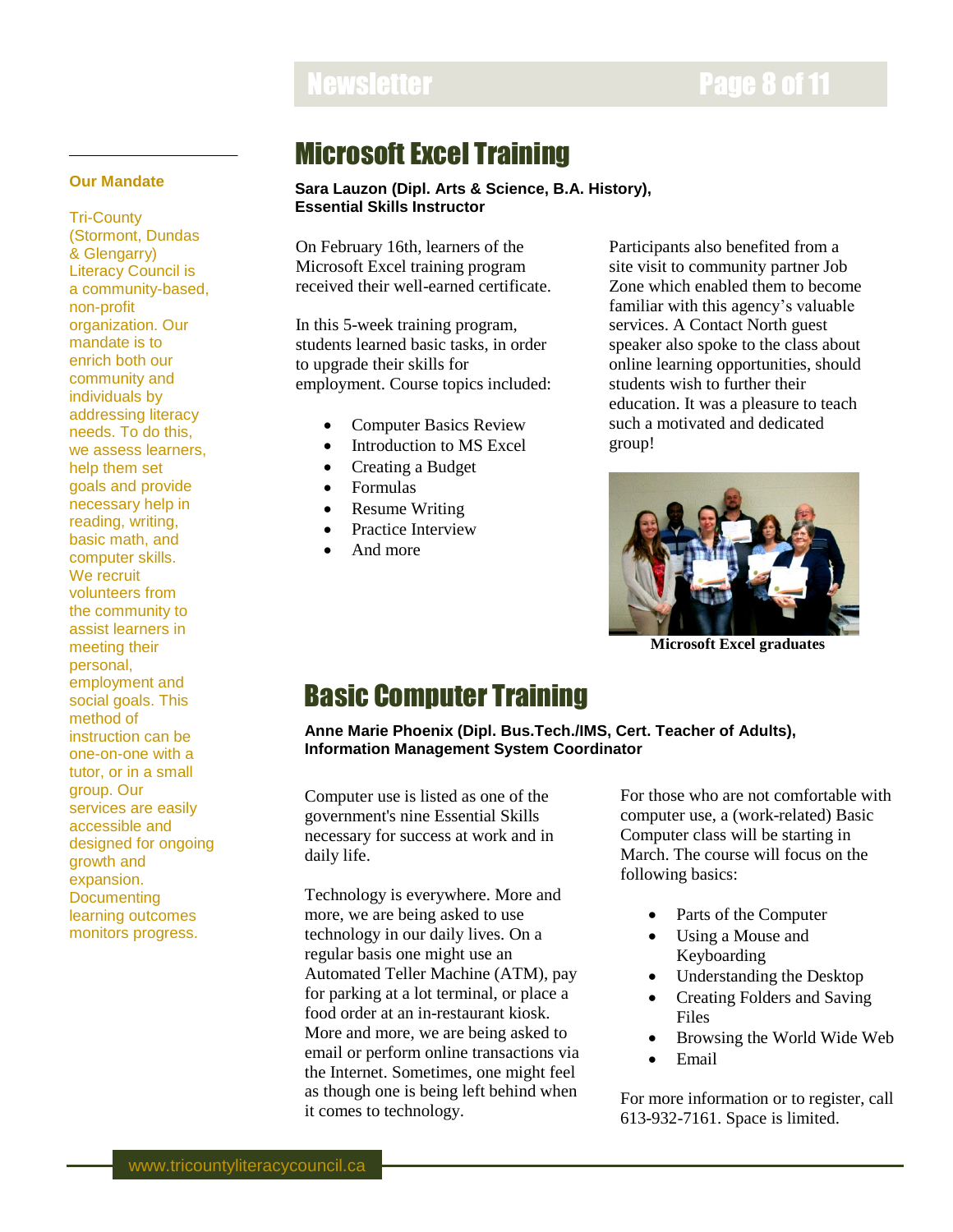# **Page 9 of 11 Newsletter**

## File Management

## **Anne Marie Phoenix (Dipl. Bus.Tech./IMS, Cert. Teacher of Adults), Information Management System Coordinator**

Being organized is critical when working in an office environment. As the IMS Coordinator, one of my duties is to maintain various documents (forms, spreadsheets, charts, policies, guidelines, reports, etc.) in both printed and electronic formats.



Organization experts say that one should be able to find the majority of his/her documents without having to use the Search function of their Microsoft Windows Operating System. (I have found that using this function is not always the most efficient method for locating files.)

In the spirit of locating files in a more efficient manner, I have begun to reorganize the electronic files that I am

responsible for, by embracing the following system:

- Setting-up a file structure. This can take time. Review your files and their content to decide what category titles to use. Once this is established, *stay with it*.
- Create folders and give them names that make sense. (File names should also match the documents title.) As you continue to place files into the folders, you will likely find that you will need to create subfolders.
- When you find that a file needs to reside in more than one area, create a shortcut to  $it - avoid confusing$ duplication.

I invite you to review your electronic filing system and improve where you can.



## **Tri-County Literacy Council Board of Directors**

Barbara Petepiece, **Chairperson** 

Shirley Fraser, **Secretary** 

Angus Kelly, **Treasurer** 

Catherine Levac, Member at Large

Denise Paquette, HR Consultant

Dina McGowan, Executive Director

## Handbags for Heroes

## **United Way of S.D. & G.**

United Way of S.D & G. is hosting its first annual "Handbags for Heroes" event at the Cornwall Civic Complex salons on April 27, 2017 from 6:30p.m.-10p.m. This stylish, exciting new *cocktail party and handbag auction* will raise funds to support your local United Way member agencies. Bid on gorgeous designer handbags from Michael Kors, Coach, Kate Spade and more. Enjoy delicious wine and tasty treats along with a fun fashion show and a chance to win great prizes. Tickets will be on sale March 13 at the United Way office (405 4th Street West). Ticket prices are \$40 each or gather your "besties" for a table of eight for \$300. Join us to learn how the United Way is making a difference in our community, while having an amazing night out! A limited amount of tickets are available.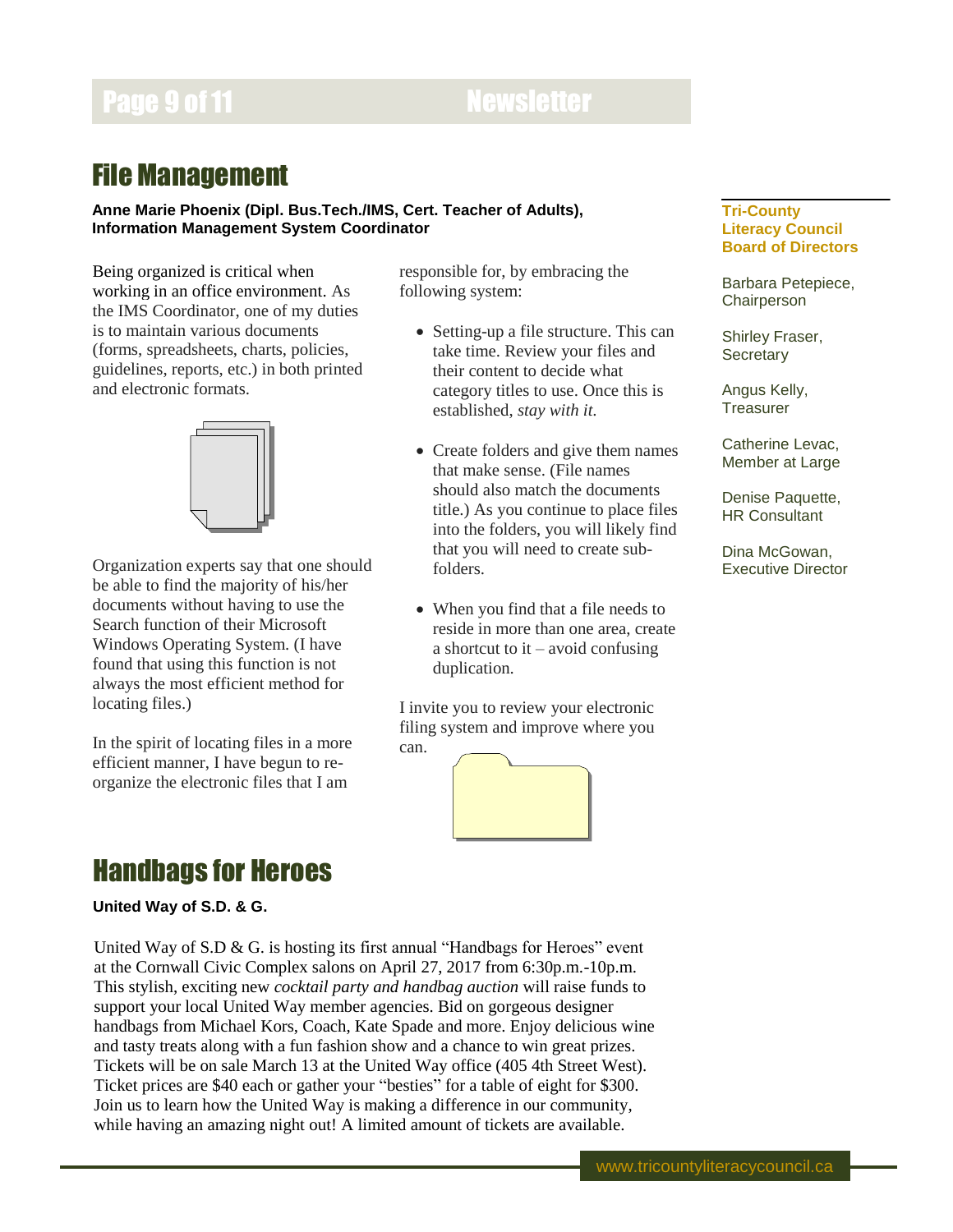# **Newsletter Page 10 of 11**

## C.H.A.P.

## **Kelsey Anderson (B.A.), CHAP Coordinator Eric Heward (M.A.), CHAP Facilitator**

In the past months, the children of the Community Homework & After-School Program (C.H.A.P.) have been busy with a variety of themes.

A prominent topic explored was 'safety'. Children learned about the importance of safety in a variety of settings.

This included a workshop from at St. John's Ambulance volunteer. The workshop addressed topics that would help children deal with unexpected emergencies and ways in which they can stay safe when they may be alone. They learned about dealing with phone calls and visitors along with recognizing hazards and following home safety procedures. They also learned about First Aid basics, healthy eating, fire safety and the correct methods for using 911. C.H.A.P. is also gearing up for spring. The children made indoor plant holders; growing a vegetable of their choice. The plants were hung by the main window in the classroom where sunlight shines in. The children take turns watering the plants on a daily basis and recording the changes and growth in their plant journals, on a weekly basis. As each

child's plant begins to sprout, they are required to measure, document, and draw what it looks like. This initiative is designed to not only enhance the children's knowledge of growing plants and healthy food but to exercise skills required in caring for and being responsible for something.

This encourages the children to take pride in their work and aids in their feeling of accomplishment.

Although the program's main objective is daily homework completion, it also includes:

- healthy eating (Healthy Eating Better Living Program);
- physical education;
- science projects;
- educational games;
- Arts and Crafts; and
- music.

The Community Homework & After-School Program is funded by the Royal Bank of Canada.



**CHAP project: indoor planters**

## Tri-County Literacy Council

101 Second St. West Cornwall, Ontario K6J 1G4

> PHONE: 613-932-7161

FAX: 613-932-5121

## We're on the Web! *See us at:* www.tricountyliteracycouncil.ca

Visit our website regularly; to learn about the latest FREE courses being offered.